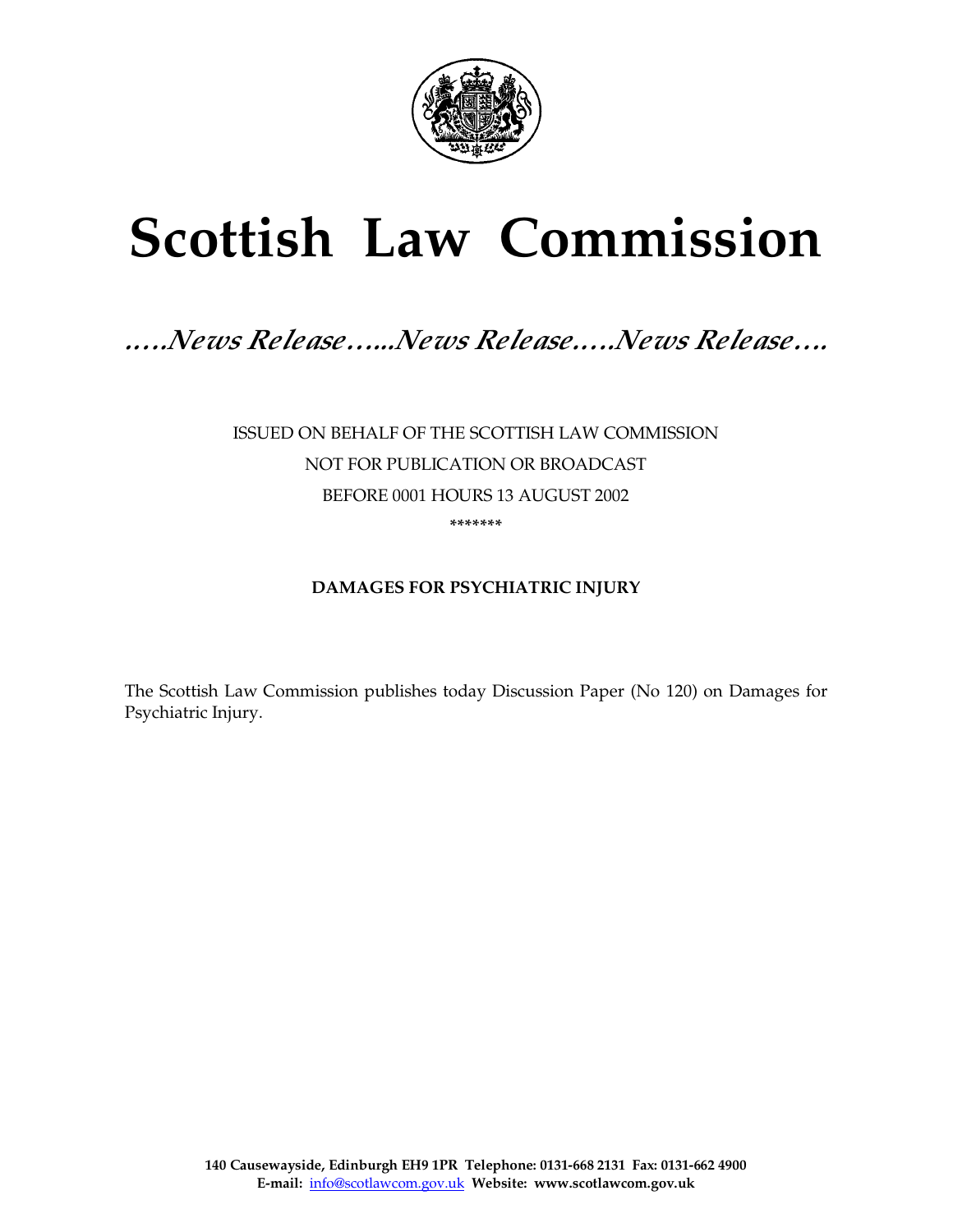## **Background**

In July 2001 the Commission received a reference from the Scottish Ministers to examine the law of Scotland relating to damages for psychiatric injury caused by another person and to make recommendations as to possible changes. The discussion paper concentrates on situations where an individual suffers a psychiatric injury arising from an act or omission of another without any physical or other injury. It is in this area of "pure psychiatric injury" that the problems mainly lie. The paper does not deal with claims for grief and loss of society under the Damages (Scotland) Act 1976 by members of the deceased's immediate family.

#### **The basic requirements for liability**

At present a person claiming damages for psychiatric injury must establish that he or she has a medically recognised psychiatric illness or disorder. Mere distress is not enough. This distinction should remain, but the Commission asks whether a compensatable psychiatric injury should have to be significantly disabling as well as medically recognised.

Damages are awarded only if the psychiatric injury arises from a sudden shock - the impact of a horrifying event or experience. This restriction means that parents seeing their child die over the course of several days cannot claim damages for any resulting psychiatric injuries. The Commission proposes that the shock requirement should be abolished.

#### **Foreseeability**

Generally damages are claimable only if the psychiatric injury was a reasonably foreseeable consequence of the wrongdoer's act or omission. However, damages can be awarded for an unforeseeable psychiatric injury whenever the victim was at risk of some physical injury. It does not matter that the victim escaped physical injury. The Commission proposes that damages for an unforeseeable psychiatric injury should be claimable only if the victim suffered a physical injury as well.

#### **Primary victims and secondary victims**

Generally speaking, a primary victim is somebody who was directly involved in the incident while a secondary victim merely witnessed the death or injury of others. The distinction is important because before there can be liability a secondary victim must: (a) have a close tie of love and affection with the dead or injured person, (b) have been sufficiently close in time and space to the incident or its immediate aftermath and (c) have perceived the incident or its immediate aftermath directly through his or her own unaided senses.

**Primary victims** The Commission considers that primary victims should no longer be defined as those within the range of foreseeable physical danger. Where an accident occurred at work it may be difficult to decide who is a primary victim if a group was engaged on the same job. The Commission proposes that the test should be whether the victim's psychiatric injury was foreseeable. Moreover, other types of primary victim have since been recognised where no physical danger was involved, such as a man being wrongly imprisoned due to his lawyers failing to look for witnesses who would have established his innocence.

At present rescuers can claim damages for psychiatric injury only if they themselves were at risk of physical injury. The Commission suggests that this is an unreasonable restriction. The rescuers' psychiatric injuries will usually arise from what they see and hear rather than